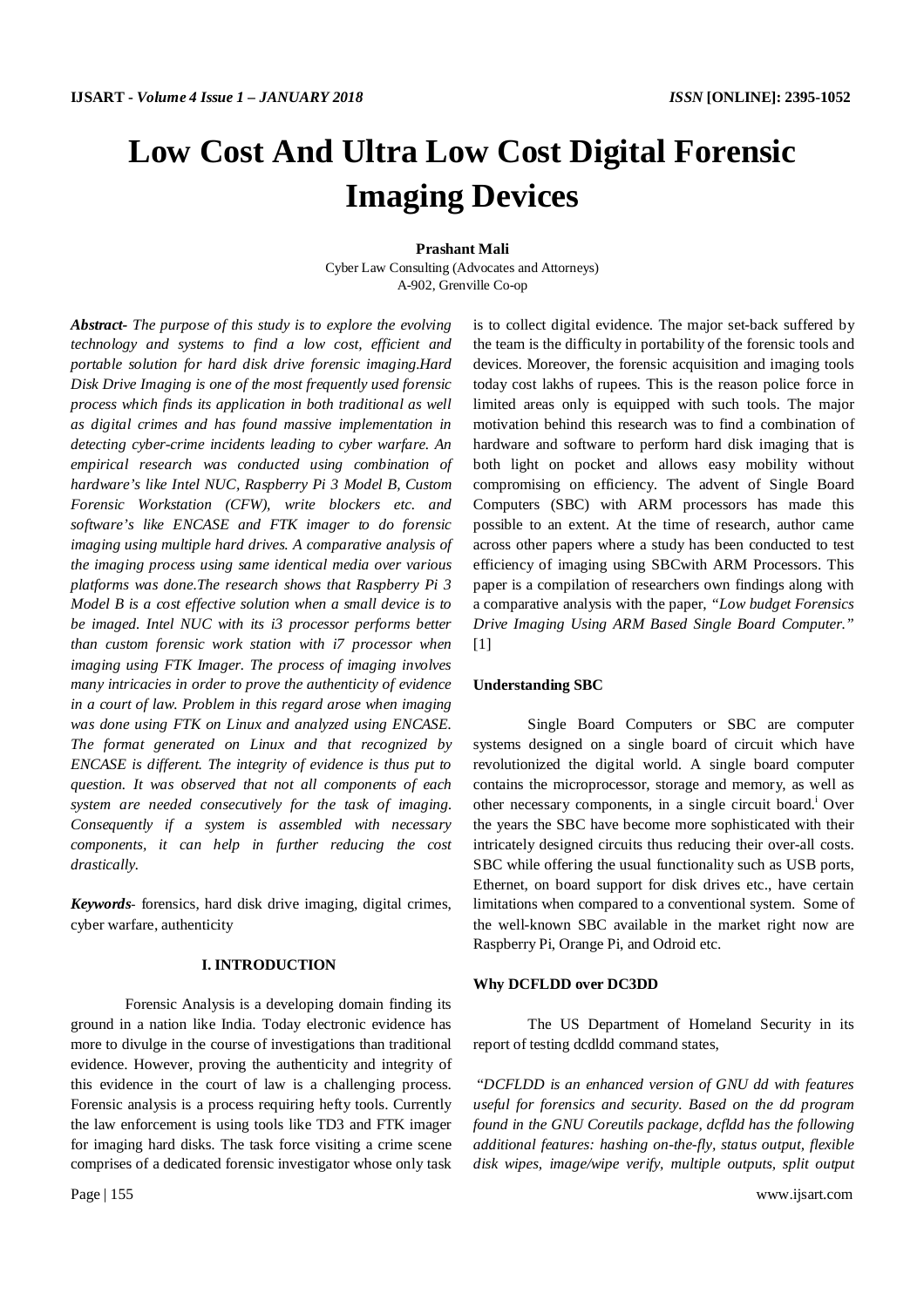#### **IJSART -** *Volume 4 Issue 1 – JANUARY 2018 ISSN* **[ONLINE]: 2395-1052**

*and piped output and logs. DCFLDD was tested only for its disk imaging capabilities and, except for the following anomaly the tool acquired the test media completely and accurately.*

- i. When a drive with faulty sectors was imaged the tool failed to completely acquire all readable sectors near the location of the faulty sectors. Readable sectors that were near faulty sectors on the source drive were not acquired. The tool wrote zeros to the target drive in place of these sectors.
- ii. When a drive with faulty sectors was imaged the data cloned to the target drive became misaligned after faulty sectors were encountered on the source drive. The size of the offset or misalignment between the data on the source and target drives grew as more faulty sectors were encountered on the source."[2]

Irrespective of above stated drawbacks, DCFLDD supports more hashing algorithms than dc3dd which allows the user greater control over how hashes are displayed. This enables us to expand the scope of authentication which is a mandate when producing an image as evidence in the court of law.

#### **1.3 Difference between DD and E01 Format**

The process of imaging hard drive yields result in two format, DD and E01. An elementary question before everyone is, which format one should prefer. Thus understanding the difference between two is of paramount importance. Both E01 and DD are formats of images created on bit to bit copy of hard disk drive. E01 format has primarily got two advantages over DD format, firstly, its ability to create a compressed image of the disk; secondly, it also gives a metadata of the image. DD on other hand is a raw disk image, which is an exact copy of the original disk occupying same or more space and giving no metadata along. The DME Forensics Blog [2] shows via an experiment that this should not be the sole reason why one should go for E01. Experiments show that on imaging using AccessData's FTK Imager an entirely located 500 GB 7200 RPM Western Digital SATA hard drive in an un-segmented E01 format using the default compression setting ("6"), the process took about 1 hour and 27 minutes. This resulting image file was approximately 434 GB and 7% compressed, thus saving about 32 GB. When the same was done in a DD format the process took approximately 1 hour 24 minutes. There is no substantial difference in time taken for imaging. Nevertheless, when an attempt was made to search an ASCII value in both format, the E01 format took 1 hour 53 minutes while the DD format took 1 hour 6 minutes.

Thus the choice of format depends on what one wants to do after the imaging process. ENCASE reads E01 format. Thus if one wishes to analyze the image using ENCASE or perform several searches on it, E01 is the preferred format. The format created by Linux is DD which cannot be verified in ENCASE. In case one wishes to investigate images using standard Linux tools or third party tools, they may prefer DD format. This is not an efficient process in case when image created is large.

#### **II. LITERATURE SURVEY**

#### **2.1 Hardware Requirement**

To make the process of imaging light and portable the author has used SBC with ARM Processor. For the research, Raspberry Pi 3 is used, Model B is the latest and cheapest Single Board Computer (SBC) as of date. Apart from that, Intel NUC 5i3RYH and a Custom Forensic Workstation (CFW) hasbeen compiled in research lab. The NUC came with an inbuilt 8GB RAM. Additional 8GB RAM is attached to it so as to improvise its performance. Analysis of the speed of imaging hard disk was then performed on different systems (Table 1).

| pberry Pi3 Model B                             | Custom Forensic Workstation                | Intel NUC 5i3RY H                               |
|------------------------------------------------|--------------------------------------------|-------------------------------------------------|
| tunning Kali Linux ARM<br>Version 2017.1       | Running Windows 10 Pro                     | Running Kali Linux Version 2017.1               |
| 2 GHz 900 MHz quad-core<br><b>ARM Corex-A7</b> | Intel(R) Core(TM) i7-7700<br>CPU @ 3.60GHz | Intel(R) Core(TM) i3-5010U CPU<br>@ 2.10GHz     |
| IGBRAM                                         | 32.0 GB RAM                                | $8.0 + 8.0$ GB RAM                              |
| 4 x USB 2.0 ports                              | 3 x USB 3.0 ports<br>4 x USB 2.0 ports     | 4 x USB 3.0 ports                               |
| HDMI display ports                             | 1 HDMI display port                        | Mini DP 12<br>Mini HDM 1.4a                     |
| Ethernet 10/100                                | 1 Ethernet 10/100                          | 1 E themet 10/100/1000                          |
| Micro SD Card                                  | ٠                                          |                                                 |
| 5.1 V @2.5A Micro USB                          | ٠                                          | 19 V. 65W AC-DC Adapter                         |
| 802.11 Wireless LAN                            |                                            | Wireless L AN802.11ac<br>Intel Wireless-AC-7265 |
| <b>Ringtooth 4.1</b>                           |                                            | Bluetooth 4.0                                   |

Additional accessories used in the process were as follows:

**Write Blocker:** CoolGear USB 3.0 Hardware Write Blocker with IDE/SATA adapters, hardware write block switches and external power supply

**Pendrives:** 8 GB Toshiba PenDrive, 32 GB Sandisk Pen Drive

**Hard Disks:** 320 GB 3.5" SATA III Seagate Hard disk, 500 GB 3.5" SATA III Western Digital Hard disk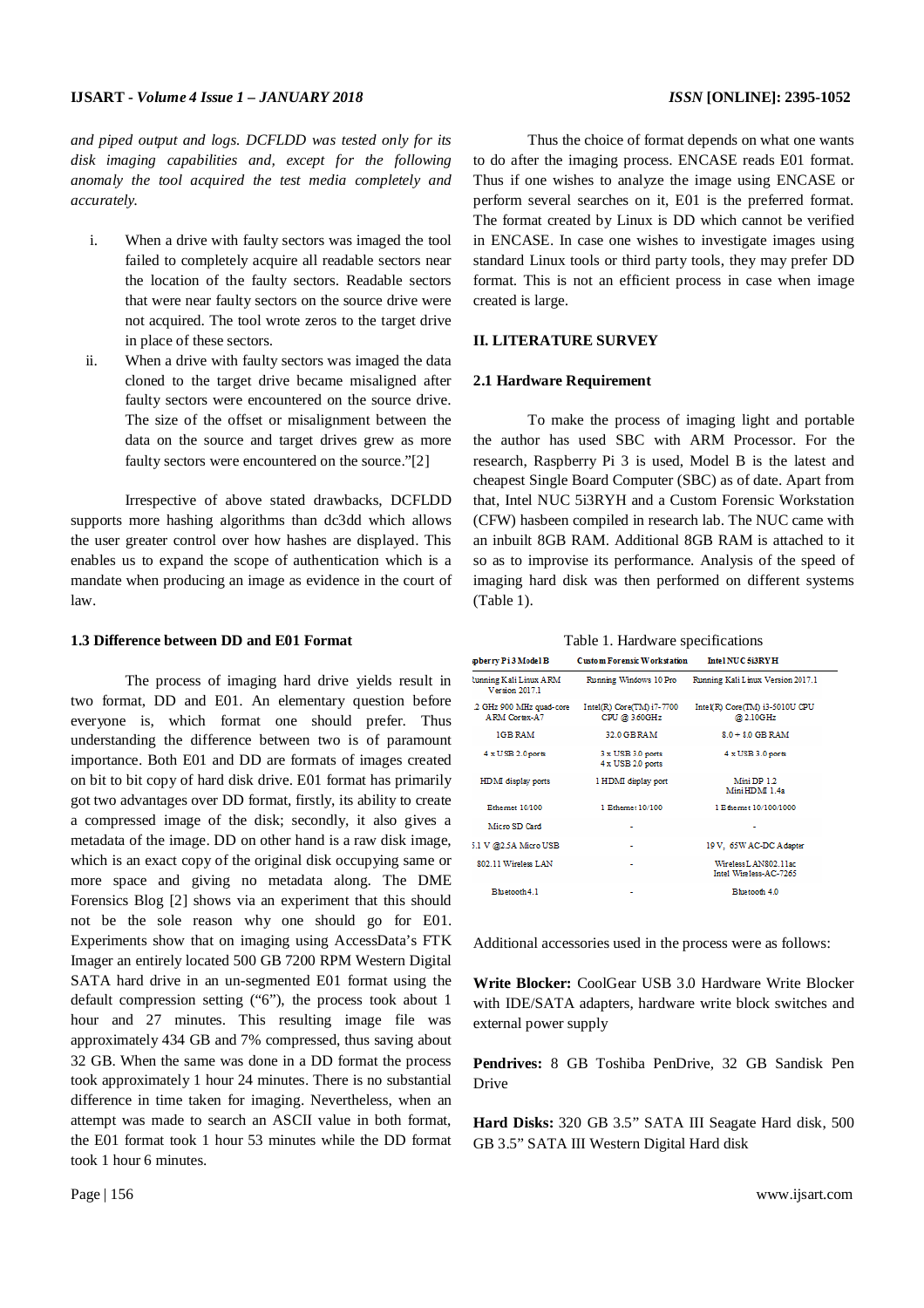#### **2.2 Software Requirements**

The CFW was used to run Windows 10 Pro and FTK Imager. FTK Imager 3.2.0 was downloaded from Access Data's website [2]. FTK Imager offers a user friendly interface and creates an image of the disk in e01 format and also generates a hash (md5 and SHA1) of the disk. Encase version 8.05 was used for the analysis of disk images. The hash generated by the FTK imager is verified by Encase which helps ensure integrity of the entire process.Kali Linux Version 2017.1 (ARM version) [2] was downloaded from website of offensive security for running on Raspberry Pi 3 Model B while Kali Linux Version 2017[2] was downloaded for Intel NUC. For both the systems, the Source was a 320 GB 3.5" SATA III Seagate Hard Disk and destination was 500 GB 3.5" SATA III Western Digital Hard Disk. The hard disks were connected via Cool Gear Write Blocker to USB 2.0 in the case of Raspberry Pi3 and USB 3.0 in the case of Intel NUC(Appendix A Figures 3 and 5)(Table 3).

### **III. RESULTS AND DISCUSSION**

Speed of imaging a 320 GB hard disk onto a 500 GB Hard Disk with configurations as stated above on different workstations was as follows (Appendix A, Table 3 and Figure 4):

Table 2. Imaging speed over various platform

| oristation                   | Windows and FTK.<br>Imager on Forensics<br><b>Work Station</b> | NUC and Kali 2017.1                                  | Raspberry Pi3 and Kali<br>2017.1 |
|------------------------------|----------------------------------------------------------------|------------------------------------------------------|----------------------------------|
| when imaging<br><b>USB</b>   | 14.45 Mb/sec                                                   | 15.14 Mb/sec [with dcf]dd]<br>3103 [with FTK Imager] | 9.75 Mb/sec                      |
| when imaging<br>I disk drive | 41.11 Mb/sec                                                   | 34.4 Mb/sec                                          | 3.47 Mb/sec                      |

#### **3.1 Comparative Analysis of Performance**

Analysis of the experiment showed that when similar storage media is used for the process of imaging over various platforms, the custom workstation processed at a speed of 41.06 Mb/sec while the NUC with its i3 processor was not far behind at 34.4 Mb/sec. However, the Raspberry Pi3, which was the major focus of the research processed at a speed of 3.47 Mb/sec, which is approximately 10 times slower than NUC and 12 times slower than the custom work station.In of the leading paper by Olson and Shashidhar (2016), similar research was carried on by imaging USB drive to another attached USB drive using Raspberry Pi 2, Odroid XU4 and Windows Laptop (Intel (R) Core i5-4200U CPU @ 1.60 GHz 2.30 GHz, 6 GB RAM, 500 GB SATA II hard drive, Windows

10 64 bit, 1 x USB 3.0 and 2 x USB 2.0 ports). The Raspberry Pi barely passed speeds of 10 Mb/sec and slowed to speed of 1.5 Mb/sec. The Odroid XU4 occasionally reached 20 Mb/sec but then slowed down to 10 Mb/sec while the windows laptop went up to 60 Mb/sec also. In the current study, when a USB drive was imaged to another attached USB drive, the average speed over Raspberry Pi 3 Model B was 9.75 Mb/sec. which is way more than what was observed by Olson and Shashidhar using Raspberry Pi 2 which went as low as 1.5 Mb/sec. The average speed on our CFW setup was 14.45Mb/sec. The same experiment on NUC gave a speed of 15.14 Mb/sec which to my surprise even surpasses the CFW despite its i3 processor compared to latters i7 processor.



Figure 1. Bar graph showing imaging speed



Imaging Speed using FTK Imager (Mb/sec)

Figure 2. Difference in imaging speed using FTK Imager over NUC and custom forensic workstation

#### **3.2 Comparative Analysis of Price**

The Kali for ARM Processor is available free of cost. So the total price of the entire setup is Rs. 2864. Kali and FTK Imager is also available free of cost for NUC running i3 processor, which can be easily downloaded from offensive security and Access Data's website respectively (Appendix A Tables 4 and 5)

The customized forensic work station cost approximately **Rs.1, 10, 000,**which by default puts it out of the low budget bracket. The only reason why it was made a part of the research was to collate and compare the efficiency with other devices.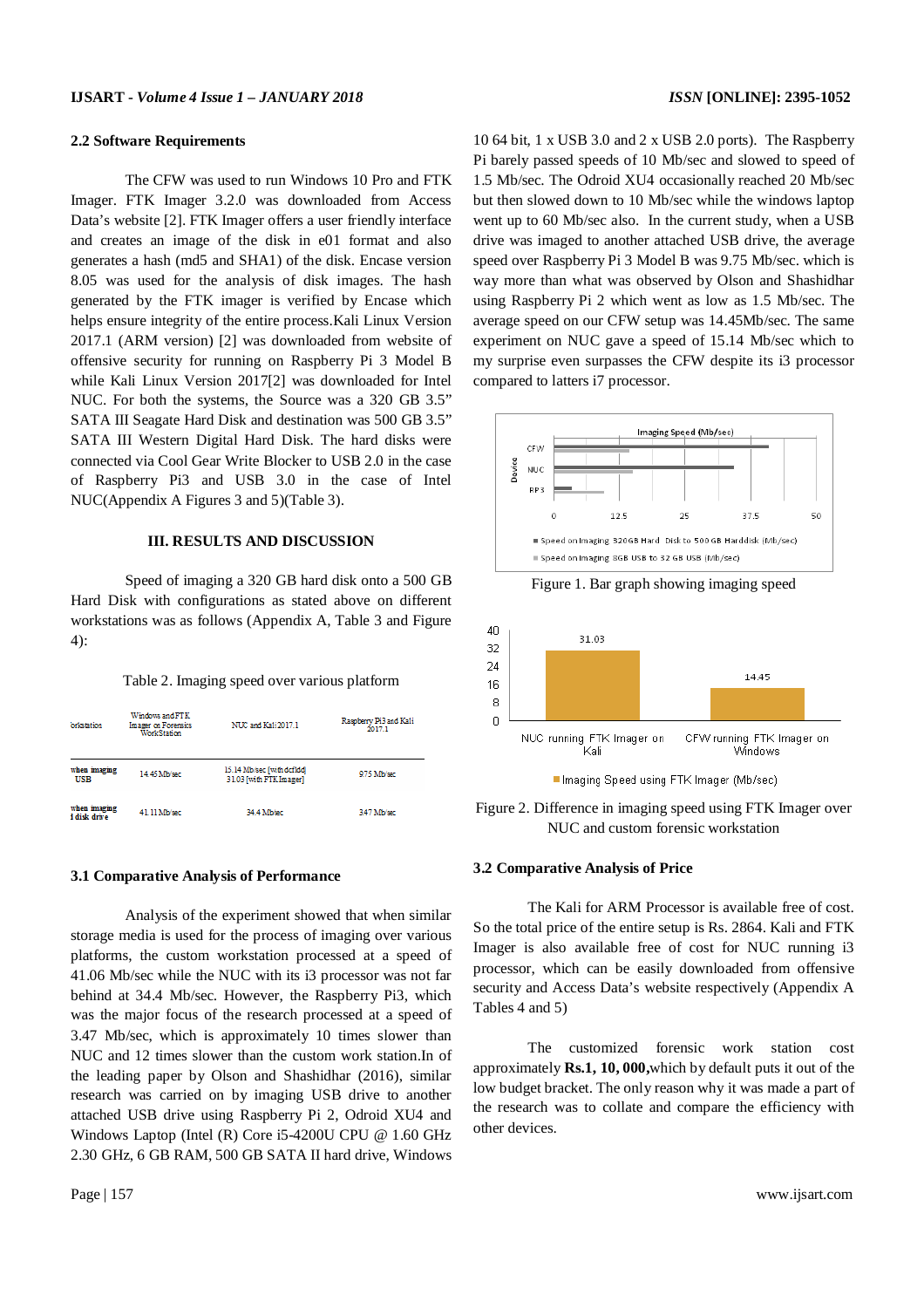#### **IV. CONCLUSION**

The series of experiments performed and observations made during research help me culminate that when looking for an ultra-low cost setup Raspberry Pi 3 Model is a go to one if the device to be imaged is not a heavy storage device. Raspberry Pi 3 is not far behind NUC or Windows in this scenario and is a perfect solution when only DD image is needed. Organizations in such scheme can make their SOP circumscribing DD, justifying its use. Subsequent conversion of DD to E01 does not work out owing to the enormous time of conversion, which is more than the imaging time and hash which cannot be verified. However, when price is not such an issue, one should definitely choose NUC which is affordable and whose result are way better than Raspberry Pi 3. The Kali OS for ARM and otherwise and FTK Imager is available free of cost. To my surprise, the performance of NUC with i3 processor and 16 GB RAM, surpassed the CFW with i7 processor and 32 GB RAM. NUC with Kali Linux 2017.1 and FTK imager gave unparalleled speed of 31.03 Mb/sec. Moreover, NUC is equally portable, reliable and way more efficient irrespective of the size of storage media to be imaged. Thus it would not be inappropriate to conclude that while SBC continue to augment, NUC has stupendous scope in the future of forensics.

#### **REFERENCES**

- [1] Olson E, Shashidhar N. Low Budget Forensic Drive Imaging Using Arm Based Single Board Computers. Journal of Digital Forensics, Security and Law [Internet]. 2016, 11(1).
- [2] What is a single board computer, single board computers? http://www.futureelectronics.com/en/displaysolutions/single-board-computer.aspx. Date accessed: 28/06/2017.
- [3] NIST & US Department of Homeland Security. Test Results for Digital Data Acquisition Tool: DCFLDD 1.3.4-1. Homeland Security: Science and Technology: USA, 2013.
- [4] Forensic Images for DVR Analysis E01 or DD. http://info.dmeforensics.com/blog/forensic-images-fordvr-analysis-e01-or-dd/. Date accessed: 27/06/2017.
- [5] Product Downloads: Forensic Tool Kit. http://www.accessdata.com/product-download. Date accessed: 27/06/2017.
- [6] Kali Linux ARM Images. https://www.offensivesecurity.com/kali-linux-arm-images/. Date accessed: 27/06/2017.
- [7] Kali Linux Downloads. Available from: https://www.kali.org/downloads/ Date accessed: 27/06/2017.
- [8] Digital Forensics Tutorials Acquiring an Image with Kali dcfldd. http://nest.unm.edu/files/2713/9251/5584/ Tutorial\_5\_-\_Kali\_-\_dcfldd\_Imaging.pdf. Date accessed: 28/06/2017.
- [9] Morra S. Confirming the Integrity and Utility of Open Source Forensic Tools. *Utica College*, *USA,* 2013, pp. 34- 40.
- [10]Anvar P. K. vs. P.K Basheer &Ors. 10SCC 473. 2014.
- [11]Acquiring Data with dd, dcfldd, dc3dd. http://www.cyberforensics.ch/acquiring-data-with-dd-dcfldd-dc3dd/. Date accessed: 28/06/2017.
- [12]RASPBERRY PI 3 MODEL B INBULT BLUETOOTH AND Wifi: Amazon.in: Computers & Accessories. http://www.amazon.in/RASPBERRY-MODEL-INBULT-BLUETOOTH-Wifi/dp/B01G882L3G/ref=sr\_1\_4?s= computers&ie=UTF8&qid=1498653505&sr=1-4& keywords=raspberry+pi+3+model+b.Dateaccessed: 28/06/2017.
- [13]REES52 PI3 Raspberry Pi 2 and 3 Model B/B + Abs Transparent Modular Case. http://www.amazon.in/REES52-Raspberry-Model-Transparent Modular/dp/B01N6AE48Y/ref=sr\_1\_6?ie=UTF8&qid=14 98647674&sr=8-6&keywords=raspberry+pi3+model+B.
- Date accessed: 28/06/2017. [14]Buy Segolike 3.5 inch Touch Screen Monitor With Touch Pen For Raspberry Pi 3 Model B Online at Low Prices in India. http://www.amazon.in/Segolike-Touch-Screen-Monitor

Raspberry/dp/B071J3R3M5/ref=sr\_1\_2?s=computers&ie =UTF8&qid=1498649997&sr=1-

2&keywords=raspberry+pi+3+model+b+display. Date accessed: 28/06/2017.

- [15]ePro Labs Raspberry Pi 3 Model B Price in India. https://www.flipkart.com/epro-labs-raspberry-pi-3-model b/p/itmejquwfunx6hhz?pid=ETYEJQUWMNH5VMRT& srno=s\_1\_1&otracker=search&lid=LSTETYEJQUWMN H5VMRTTIZP7O&qH=d216d7d596dfa2bb. Date accessed: 28/06/2017.
- [16]SB COMPONENTS Clear Closed Case for Raspberry Pi Model B+ Price in India. https://www.flipkart.com/sbcomponents-clear-closed-case-raspberry-pi-modelb/p/itmep3buckgfkrtw?pid=ETYEP3BUBUXSMTA9&sr no=s\_1\_2&otracker=search&lid=LSTETYEP3BUBUXS MTA9RIS9Y0&qH=9079060d4b8e9f18. Date accessed: 28/06/2017.
- [17]Raspberry Pi 3 Model B 64-bit Quad core 1.2 GHz ARM CPU with WiFi and Bluetooth. http://www.ebay.in/itm/Raspberry-Pi-3-Model-B-64-bit-Quad-core-1-2-GHz-ARM-CPU-with-WiFi-and-Bluetooth-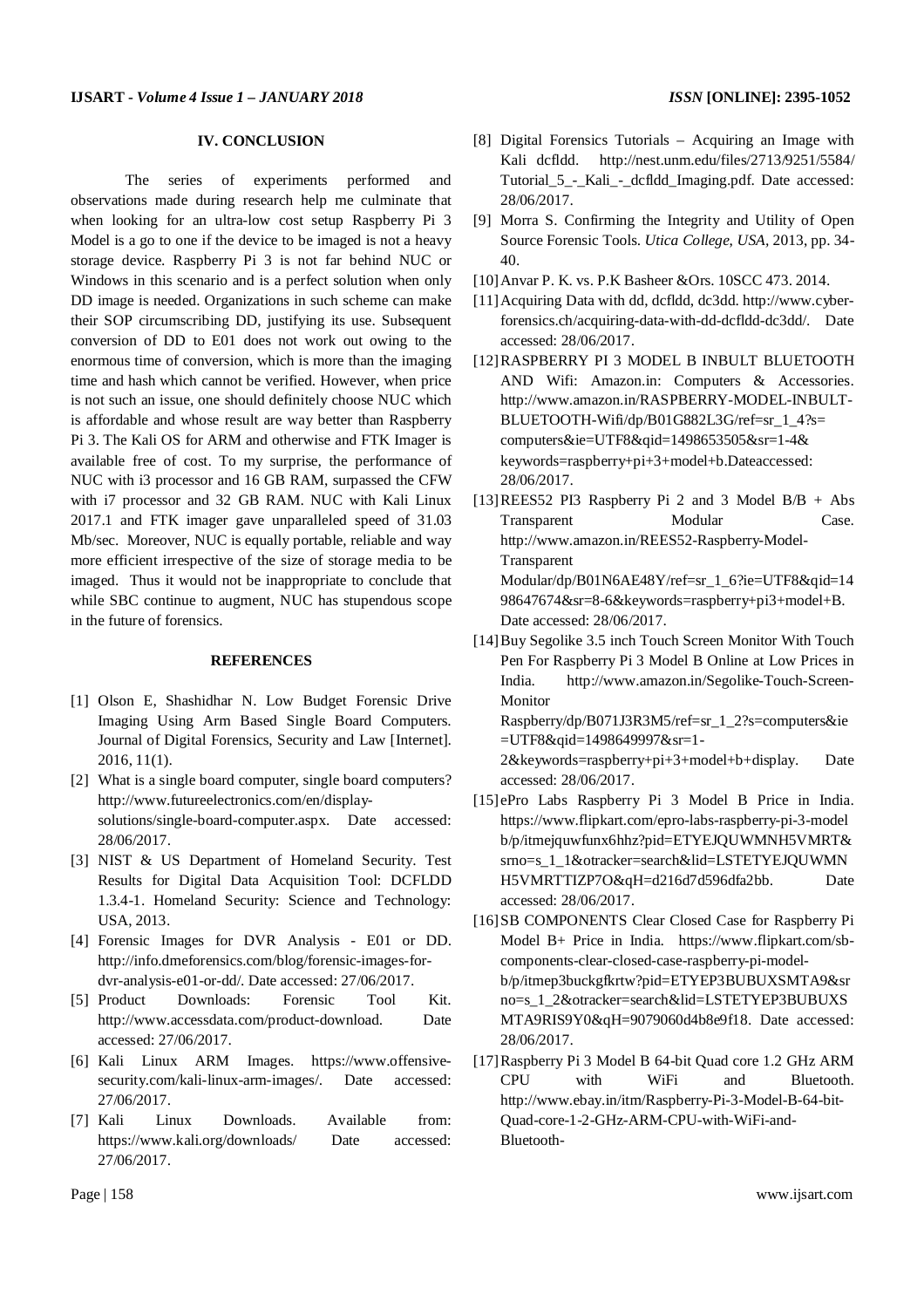### **IJSART -** *Volume 4 Issue 1 – JANUARY 2018 ISSN* **[ONLINE]: 2395-1052**

/122463763202?hash=item1c8368bb02:g:rBsAAOSwtZJ Y~0rG. Date accessed: 28/06/2017.

[18] Intel BOXNUC5i3RYH Next Unit of Computing Kit. http://www.amazon.in/Intel-BOXNUC5i3RYH-Next-Unit-

Computing/dp/B00S1ISFOQ/ref=sr\_1\_fkmr0\_3?s=comp uters&ie=UTF8&qid=1498649305&sr=1-3-

fkmr0&keywords=Intel+NUC+5i3RYH. Date accessed: 28/06/2017.

[19]HyperX FURY Memory - 8GB Module - DDR3 1866MHz CL10 DIMM. http://www.amazon.in/HyperX-FURY-Memory-Module-

1866MHz/dp/B00J8E91UO/ref=sr\_1\_fkmr0\_2?ie=UTF8 &qid=1499244468&sr=8-2-

fkmr0&keywords=8GB+Kingston+HyperX+Fury+DDR4 +2133+Mhz+Desktop+Pc+Ram+%2B+BILL. Date accessed: 05/07/2017.

- [20]Intel NUC Kit NUC5i3RYH 5th Gen Core i 3 5010u  $/GigE$ - WLAN +BT 4.0 (Barebone PC). http://www.ebay.in/itm/Intel-NUC-Kit-NUC5i3RYH-5th-Gen-Core-i-3-5010u-GigE-WLAN-BT-4-0-Barebone-PC- /152520369756?\_trksid=p2059707.m48543.l9013. Date accessed: 05/07/2017.
- [21] 8GB Kingston HyperX Fury DDR4 2133 Mhz Desktop Pc Ram. http://www.ebay.in/itm/8GB-Kingston-HyperX-Fury-DDR4-2133-Mhz-Desktop-Pc-Ram-BILL-

/232014877154?hash=item36052a11e2:g:czwAAOSwGt NXifcC. Date accessed: 05/07/2017.

| Project PI.E01.txt $\sim$                                                                                                                                                                                                                                                                                                                                                                                                                                                                                                                                                                                      |
|----------------------------------------------------------------------------------------------------------------------------------------------------------------------------------------------------------------------------------------------------------------------------------------------------------------------------------------------------------------------------------------------------------------------------------------------------------------------------------------------------------------------------------------------------------------------------------------------------------------|
| Created By AccessData® FTK® Imager 3.2.0.0                                                                                                                                                                                                                                                                                                                                                                                                                                                                                                                                                                     |
| Case Information:<br>Acquired using: ADI3.2.0.0<br>Case Number: Project Pi<br>Evidence Number:<br>Unique Description:<br>Examiner:<br>Notes:                                                                                                                                                                                                                                                                                                                                                                                                                                                                   |
|                                                                                                                                                                                                                                                                                                                                                                                                                                                                                                                                                                                                                |
| Information for G:\Project PI:                                                                                                                                                                                                                                                                                                                                                                                                                                                                                                                                                                                 |
| Physical Evidentiary Item (Source) Information:<br>[Device Info]<br>Source Type: Physical<br>[Drive Geometry]<br>Cylinders: 38.913<br>Tracks per Cylinder: 255<br>Sectors per Track: 63<br>Bytes per Sector: 512<br>Sector Count: 625, 142, 448<br>[Physical Drive Information]<br>Drive Model: ST332041 3CS USB Device<br>Drive Serial Number: 20160628<br>Drive Interface Type: USB<br>Removable drive: False<br>Source data size: 305245 MB<br>Sector count:<br>625142448<br>[Computed Hashes]<br>MD5 checksum: 5d503ea7a35a065d75ac1de3281d277c<br>SHA1 checksum: ddc2229e6593c11cfa0ad4949a168cf655d3ceb7 |
| Image Information:<br>Acquisition started: Fri Jun 23 13:31:27 2017<br>Acquisition finished: Fri Jun 23 15:44:16 2017<br>Seament list:                                                                                                                                                                                                                                                                                                                                                                                                                                                                         |

#### **Appendix A**

| 146<br>lesito Socuents Dowloads motivat Music Pictures Public rootmotivat shallented Templates Videos<br>‼ 4 d<br><b>Hills</b>                                                                                                                                                          |
|-----------------------------------------------------------------------------------------------------------------------------------------------------------------------------------------------------------------------------------------------------------------------------------------|
| bis boot der etc home initraling initraling.old lib libSA loot+hond media met opt proc root run shin sor sys <mark>are</mark> war var <b>wiling</b> whispatabl<br>1/2 of mt<br><b>Zulantil</b> cd test<br><b>Zulat/tet# 1s</b><br>himilted is                                           |
| himilet d'<br>blett d…<br>in a mont /deu/stb1 /mt/test<br>2. It mount finitiest<br>1: It munt /deu/sdc1 mit/test<br>1:4 d:fldd 1f=/deu/sdb1 hash=of5,sha256 hashulodo=16 nd5loq=/mt/test/nd5.txt sha250.oq=/mt/test/sha256.txt hashconvafter convenernor,sync of=/mt/test/drivelnage.dd |
| 118848 blocks (34649b) written. [[ [ ]]                                                                                                                                                                                                                                                 |

Figure 4. Imaging process has started

|                                                                                                                                                                                                                                                                                                          | root@dhcppc12:/ |
|----------------------------------------------------------------------------------------------------------------------------------------------------------------------------------------------------------------------------------------------------------------------------------------------------------|-----------------|
| File Edit View Search Terminal Help                                                                                                                                                                                                                                                                      |                 |
| <b>The British War</b><br>Disk /dev/sda: 111.8 GiB, 120034123776 bytes, 234441648 sectors<br>Units: sectors of I * 512 = 512 bytes:<br>Sector size (logical/physical): 512 bytes / 512 bytes<br>1/0 size (minimum/optimal): 512 bytes / 512 bytes<br>Disklabel type: dos:<br>Disk identifier: 0xff401b2a |                 |
| Start End Sectors Size To Type<br>Device -<br><b>Boot</b><br>/dev/sdal<br>/dev/sda2<br>/dev/sda3<br>173000704 201121791 28121088 13.46 83 Linux<br>/dev/sda5<br>201123840 234440703 33316864 15.96 82 Linux swap / Solaris<br>/dev/sda6                                                                  |                 |
| Disk /dev/sdb: 3.8 GiB, 4027580416 bytes, 7866368 sectors<br>Units: sectors of $1 + 512 = 512$ bytes<br>Sector size (logical/physical): 512 bytes / 512 bytes<br>1/0 size (minimum/optimal): 512 bytes / 512 bytes:<br>Disklabel type: dos<br>Disk identifier: 0xc3072c18                                |                 |
| Device Boot Start End Sectors Size Id Type<br>/dev/sdb1 56 7866367 7866312 3.8G c W95 FAT32 (LBA)                                                                                                                                                                                                        |                 |
| Disk /dev/sdc: 7.2 GiB, 7750287360 bytes, 15137280 sectors<br>Units sectors of 1 * 512 = 512 bytes<br>Sector size ilogical/physical). S12 bytes / S12 bytes<br>1/0 size (minimum/optimal): 512 byles / 512 bytes<br>Oisklabel type: dos<br>Disk identifier: 0x758dd009                                   |                 |
| Device<br>Boot Start End Sectors Size Id Type<br>/dev/sdc1 * 2048 15136767 15134728 7.26 c W95 FAT32 (LBA)                                                                                                                                                                                               |                 |

Figure 5. Output for fdisk –l

| Table 3 Table of parameters <sup>1</sup> |
|------------------------------------------|
|------------------------------------------|

| if                 | source file                                           |
|--------------------|-------------------------------------------------------|
| /dev/sdb           | source/suspect drive (whole disk)                     |
| Hash               | Definition of hash algorithms                         |
| <b>Hashwindows</b> | Will hash data chunks of 1 GB                         |
| md5log             | Saves all md5 hashes in a file called md5.txt         |
| she56log           | Saves all sha hashes in a file called sha256.txt      |
| Hashcony           | Hashing AFTER or BEFORE the conversion                |
| Conv               | conversion                                            |
| Noerror            | will continue even with read errors                   |
| Sync               | if there is an error, NULL fill the rest of the block |
| Of                 | destination file                                      |